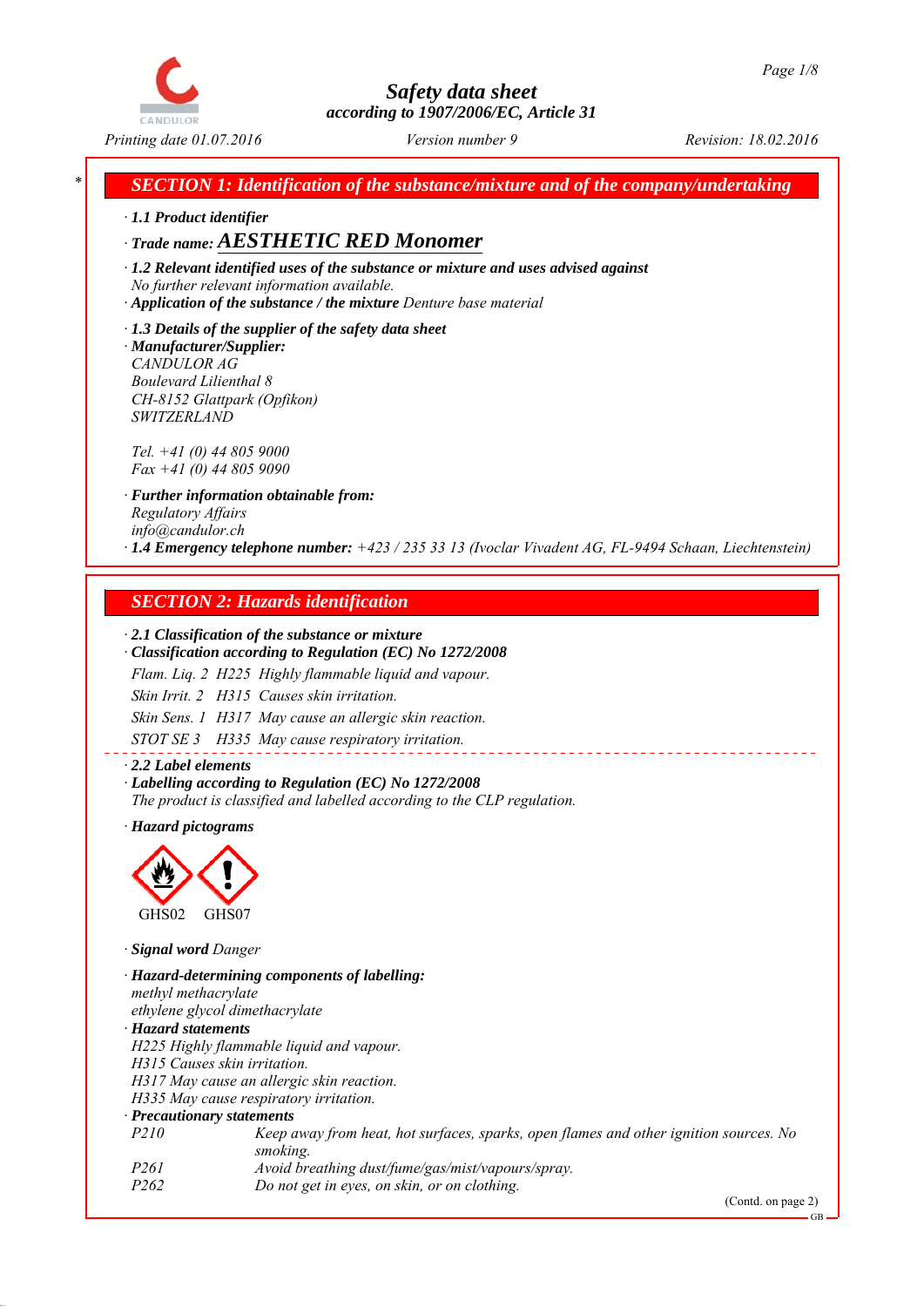*Printing date 01.07.2016 Revision: 18.02.2016 Version number 9*

## *Trade name: AESTHETIC RED Monomer*

(Contd. of page 1)

*P280 Wear protective gloves/protective clothing/eye protection/face protection. P303+P361+P353 IF ON SKIN (or hair): Take off immediately all contaminated clothing. Rinse skin with water/shower. P501 Dispose of contents/container in accordance with local/regional/national/international regulations.*

*∙ 2.3 Other hazards*

*∙ Results of PBT and vPvB assessment*

*∙ PBT: Not applicable.*

*∙ vPvB: Not applicable.*

#### *SECTION 3: Composition/information on ingredients*

*∙ 3.2 Chemical characterisation: Mixtures*

*∙ Description: Mixture of substances listed below with nonhazardous additions.*

| $\cdot$ Dangerous components: |                                                                                                         |              |  |
|-------------------------------|---------------------------------------------------------------------------------------------------------|--------------|--|
| $CAS: 80-62-6$                | methyl methacrylate                                                                                     | 50-100%      |  |
|                               | EINECS: 201-297-1 Flam. Lig. 2, H225; Skin Irrit. 2, H315; Skin Sens. 1, H317; STOT SE 3,<br>H335       |              |  |
| $CAS: 97-90-5$                | ethylene glycol dimethacrylate                                                                          | $2.5 - 10\%$ |  |
|                               | EINECS: 202-617-2 Skin Sens. 1, H317; STOT SE 3, H335                                                   |              |  |
|                               | $\cdot$ <b>Additional information:</b> For the wording of the listed hazard phrases refer to section 16 |              |  |

*∙ Additional information: For the wording of the listed hazard phrases refer to section 16.*

#### *SECTION 4: First aid measures*

*∙ 4.1 Description of first aid measures*

- *∙ General information: Immediately remove any clothing soiled by the product.*
- *∙ After inhalation:*

*Supply fresh air; consult doctor in case of complaints.*

- *In case of unconsciousness place patient stably in side position for transportation.*
- *∙ After skin contact:*

*Immediately rinse with water.*

- *If skin irritation continues, consult a doctor.*
- *∙ After eye contact: Rinse opened eye for several minutes under running water. Then consult a doctor.*
- *∙ After swallowing:*
- *Rinse out mouth and then drink plenty of water.*

*Do not induce vomiting; call for medical help immediately.*

- *∙ 4.2 Most important symptoms and effects, both acute and delayed No further relevant information available.*
- *∙ 4.3 Indication of any immediate medical attention and special treatment needed*
- *No further relevant information available.*

#### *SECTION 5: Firefighting measures*

*∙ 5.1 Extinguishing media*

- *∙ Suitable extinguishing agents:*
- *CO2, powder or water spray. Fight larger fires with water spray or alcohol resistant foam.*
- *∙ For safety reasons unsuitable extinguishing agents: Water with full jet*
- *∙ 5.2 Special hazards arising from the substance or mixture No further relevant information available.*
- *∙ 5.3 Advice for firefighters*

*∙ Protective equipment: No special measures required.*

(Contd. on page 3)

GB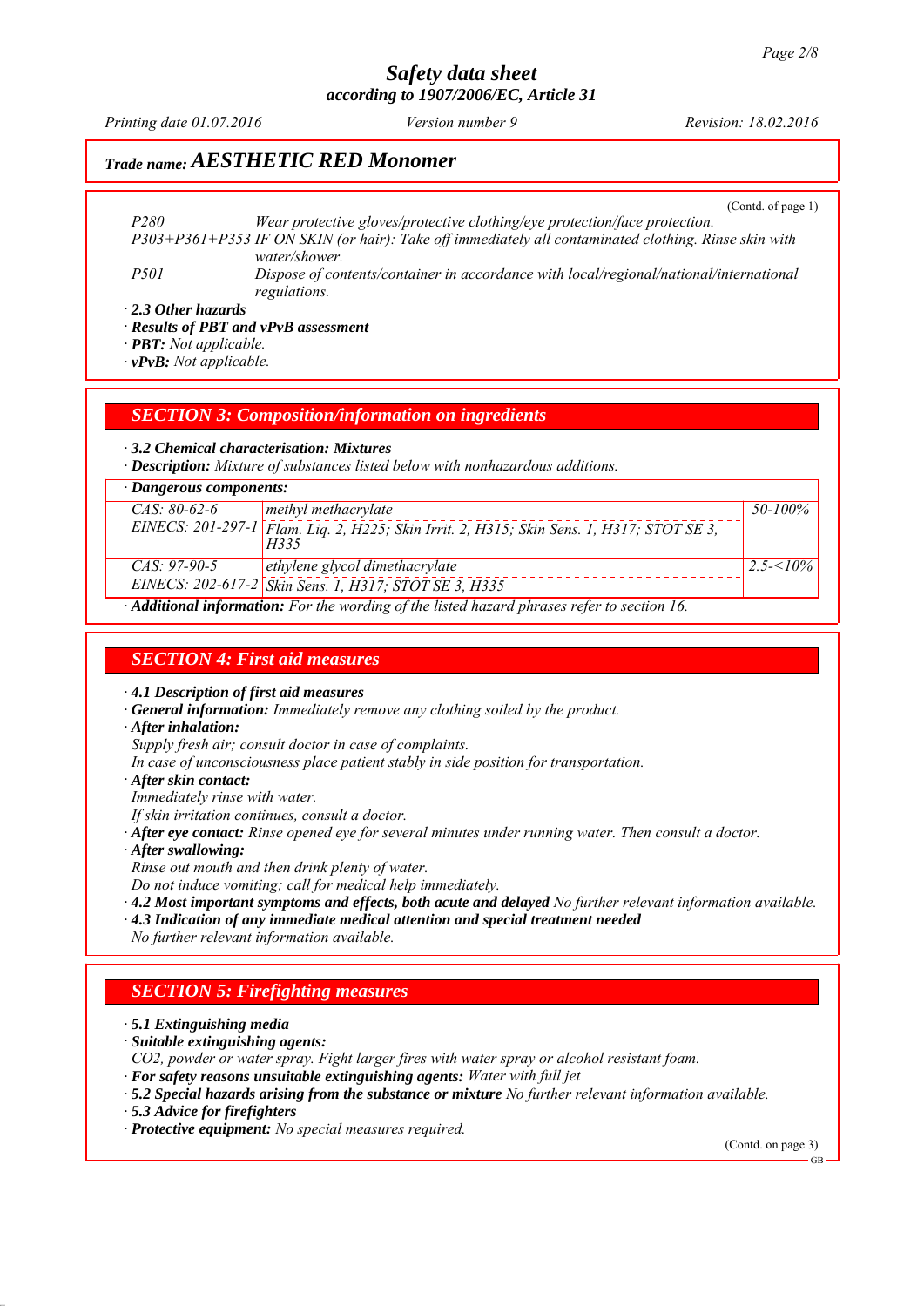*Printing date 01.07.2016 Revision: 18.02.2016 Version number 9*

(Contd. of page 2)

## *Trade name: AESTHETIC RED Monomer*

*∙ Additional information Cool endangered receptacles with water spray.*

#### *SECTION 6: Accidental release measures*

- *∙ 6.1 Personal precautions, protective equipment and emergency procedures Wear protective equipment. Keep unprotected persons away.*
- *∙ 6.2 Environmental precautions: Do not allow to enter sewers/ surface or ground water.*
- *∙ 6.3 Methods and material for containment and cleaning up:*

*Absorb with liquid-binding material (sand, diatomite, acid binders, universal binders, sawdust). Ensure adequate ventilation.*

- *Do not flush with water or aqueous cleansing agents*
- *∙ 6.4 Reference to other sections See Section 7 for information on safe handling. See Section 8 for information on personal protection equipment. See Section 13 for disposal information.*

## *SECTION 7: Handling and storage*

*∙ 7.1 Precautions for safe handling*

- *Only adequately trained personnel should handle this product. Ensure good ventilation/exhaustion at the workplace. For use in dentistry only.*
- *∙ Information about fire and explosion protection: Keep ignition sources away - Do not smoke. Protect against electrostatic charges.*
- *∙ 7.2 Conditions for safe storage, including any incompatibilities*
- *∙ Storage:*
- *∙ Requirements to be met by storerooms and receptacles:*
- *Store in a cool location.*
- *Store only in the original receptacle. ∙ Information about storage in one common storage facility: Store away from oxidising agents.*
- *∙ Further information about storage conditions:*
- *Keep container tightly sealed. Store receptacle in a well ventilated area.*
- *Protect from heat and direct sunlight.*
- *∙ 7.3 Specific end use(s) No further relevant information available.*

#### *SECTION 8: Exposure controls/personal protection*

*∙ Additional information about design of technical facilities: No further data; see item 7.*

*∙ 8.1 Control parameters*

*∙ Ingredients with limit values that require monitoring at the workplace:*

#### *CAS: 80-62-6 methyl methacrylate*

*WEL Short-term value: 416 mg/m³, 100 ppm Long-term value: 208 mg/m³, 50 ppm*

*∙ Additional information: The lists valid during the making were used as basis.*

*∙ 8.2 Exposure controls*

- *∙ Personal protective equipment:*
- *∙ General protective and hygienic measures:*

*Usual hygienic measures for dental practice and dental laboratories.*

(Contd. on page 4)

GB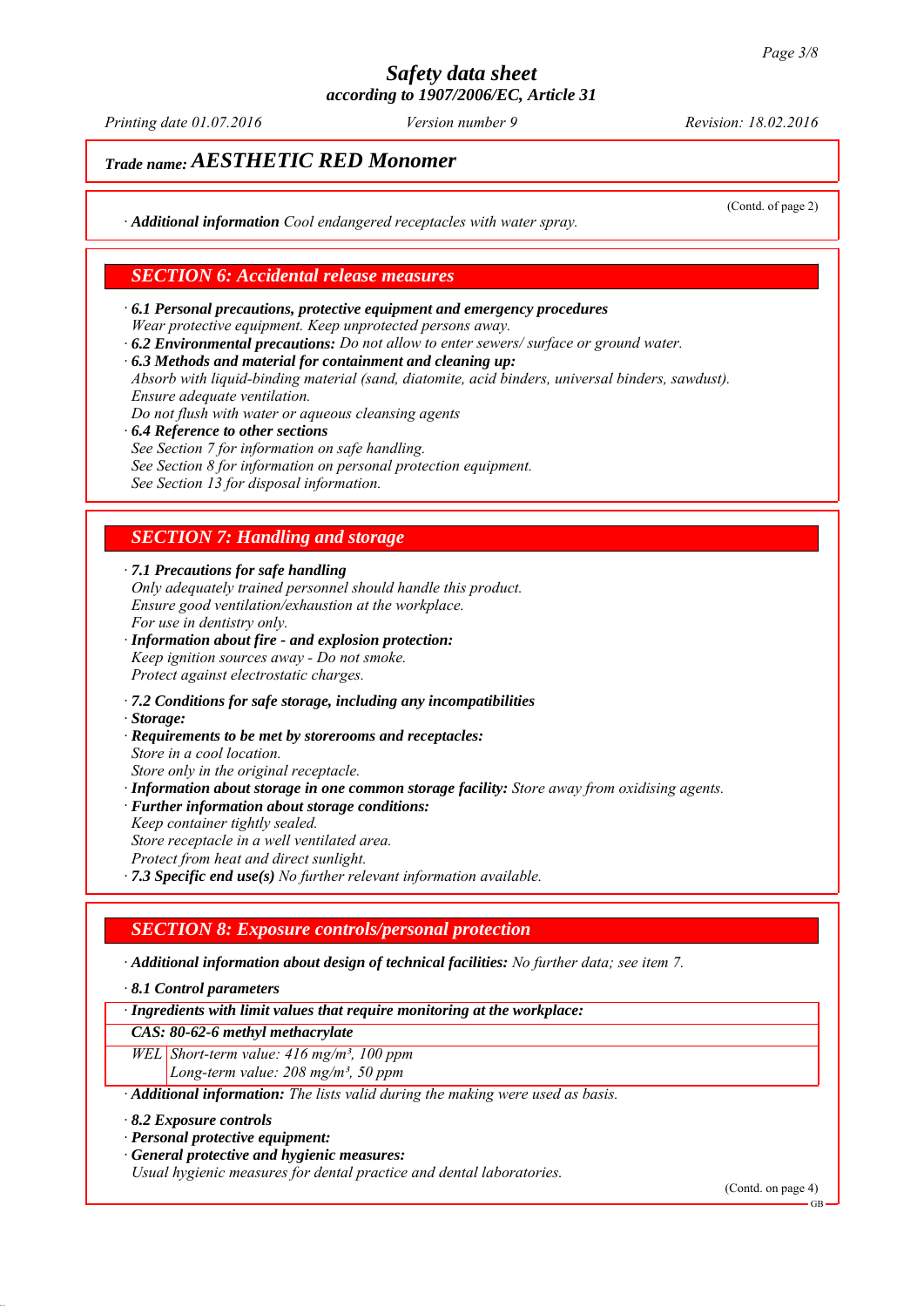*Printing date 01.07.2016 Revision: 18.02.2016 Version number 9*

# *Trade name: AESTHETIC RED Monomer*



| .9.1 Information on basic physical and chemical properties<br><b>General Information</b> |                                                                                                 |
|------------------------------------------------------------------------------------------|-------------------------------------------------------------------------------------------------|
| $\cdot$ Appearance:                                                                      |                                                                                                 |
| Form:                                                                                    | Fluid                                                                                           |
| Colour:                                                                                  | Colourless                                                                                      |
| $\cdot$ Odour:                                                                           | Pungent                                                                                         |
| · Odour threshold:                                                                       | Not determined.                                                                                 |
| $\cdot$ pH-value:                                                                        | Not determined.                                                                                 |
| $\cdot$ Change in condition                                                              |                                                                                                 |
| <b>Melting point/Melting range:</b>                                                      | -48 °C                                                                                          |
| <b>Boiling point/Boiling range:</b>                                                      | 101 °C                                                                                          |
| · Flash point:                                                                           | $10^{\circ}C$                                                                                   |
| · Ignition temperature:                                                                  | 430 °C                                                                                          |
| · Self-igniting:                                                                         | Product is not selfigniting.                                                                    |
| · Danger of explosion:                                                                   | Product is not explosive. However, formation of explosive air/<br>vapour mixtures are possible. |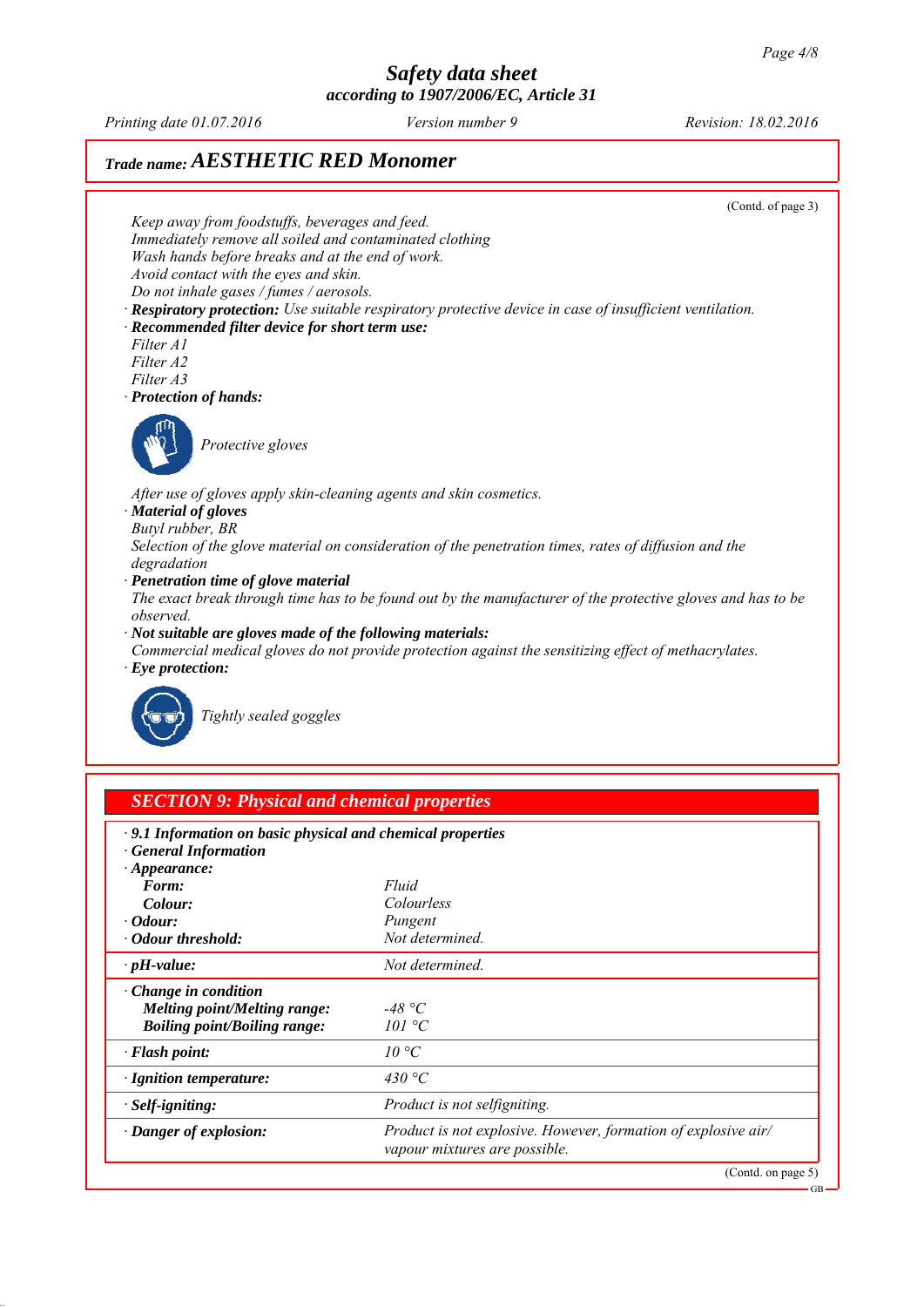*Printing date 01.07.2016 Revision: 18.02.2016 Version number 9*

## *Trade name: AESTHETIC RED Monomer*

|                                                            |                                            | (Contd. of page 4) |
|------------------------------------------------------------|--------------------------------------------|--------------------|
| $\cdot$ Explosion limits:                                  |                                            |                    |
| Lower:                                                     | 2.1 Vol $\%$                               |                    |
| <b>Upper:</b>                                              | 12.5 Vol $\%$                              |                    |
| $\cdot$ Vapour pressure at 20 $\cdot$ C:                   | $47$ hPa                                   |                    |
| $\cdot$ Density at 20 $\cdot$ C:                           | $0.943$ g/cm <sup>3</sup>                  |                    |
| $\cdot$ Relative density                                   | Not determined.                            |                    |
| · Vapour density                                           | Not determined.                            |                    |
| $\cdot$ Evaporation rate                                   | Not determined.                            |                    |
| $\cdot$ Solubility in / Miscibility with                   |                                            |                    |
| water at $20^{\circ}$ C:                                   | $1.6$ g/l                                  |                    |
| · Partition coefficient (n-octanol/water): Not determined. |                                            |                    |
| $\cdot$ Viscosity:                                         |                                            |                    |
| Dynamic:                                                   | Not determined.                            |                    |
| Kinematic:                                                 | Not determined.                            |                    |
| $\cdot$ 9.2 Other information                              | No further relevant information available. |                    |

#### *SECTION 10: Stability and reactivity*

*∙ 10.1 Reactivity No further relevant information available.*

- *∙ 10.2 Chemical stability Stable under normal handling and storage conditions.*
- *∙ Thermal decomposition / conditions to be avoided: No decomposition if used according to specifications.*
- *∙ 10.3 Possibility of hazardous reactions*
- *Forms explosive gas mixture with air.*

*Reacts with strong oxidising agents.*

*Exothermic polymerisation.*

- *∙ 10.4 Conditions to avoid No further relevant information available.*
- *∙ 10.5 Incompatible materials: No further relevant information available.*
- *∙ 10.6 Hazardous decomposition products: None under normal conditions of storage and use.*

#### *SECTION 11: Toxicological information*

*∙ 11.1 Information on toxicological effects*

*∙ Acute toxicity Based on available data, the classification criteria are not met.*

#### *∙ LD/LC50 values relevant for classification:*

*CAS: 80-62-6 methyl methacrylate*

*Oral LD50 7872 mg/kg (rat)*

*∙ Skin corrosion/irritation*

*Causes skin irritation.*

*∙ Serious eye damage/irritation Based on available data, the classification criteria are not met.*

*∙ Respiratory or skin sensitisation*

*May cause an allergic skin reaction.*

*∙ Additional toxicological information: No further relevant information available.*

- *∙ Germ cell mutagenicity Based on available data, the classification criteria are not met.*
- *∙ Carcinogenicity Based on available data, the classification criteria are not met.*
- *∙ Reproductive toxicity Based on available data, the classification criteria are not met.*

*∙ STOT-single exposure*

*May cause respiratory irritation.*

*∙ STOT-repeated exposure Based on available data, the classification criteria are not met.*

(Contd. on page 6)

GB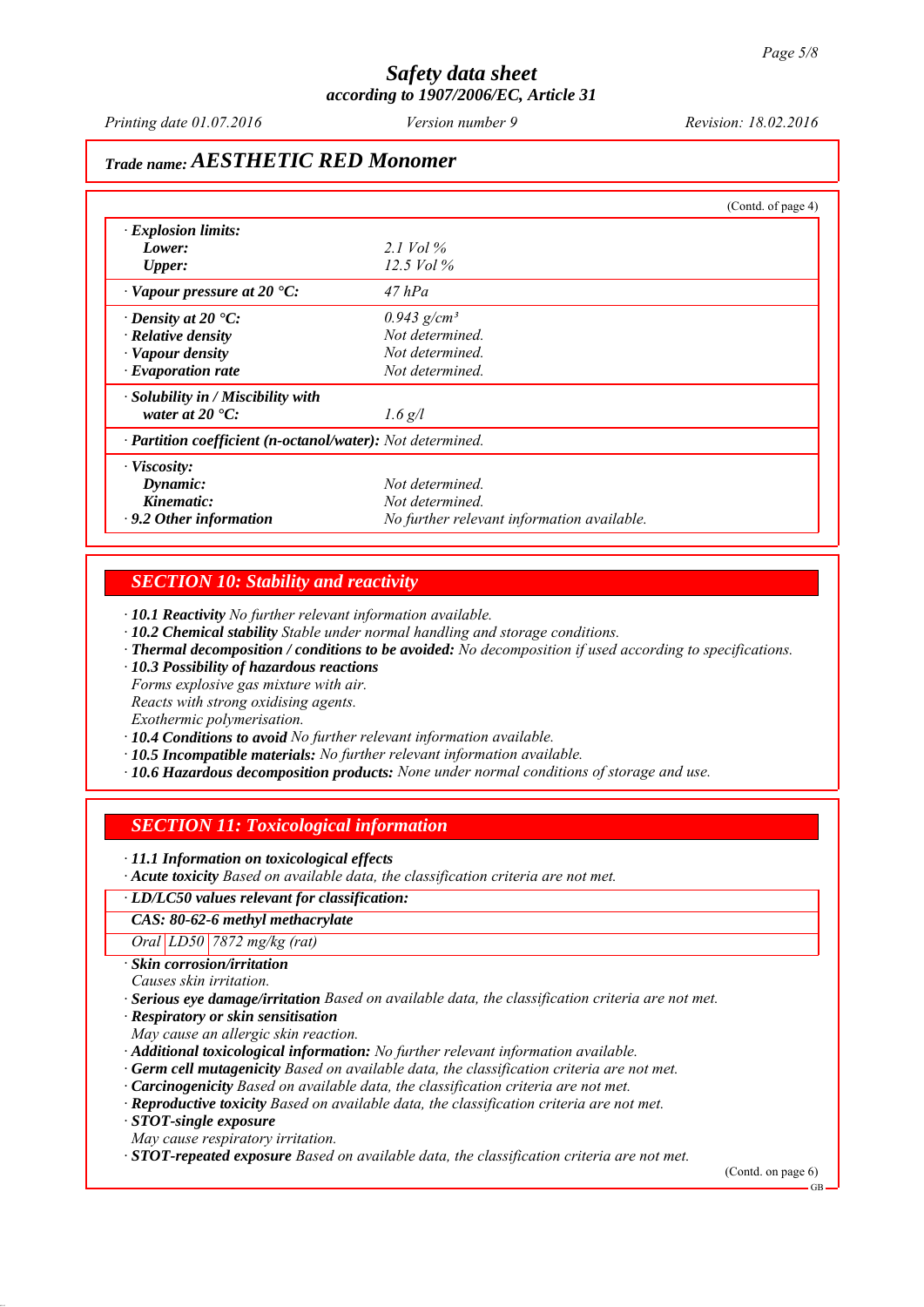*Printing date 01.07.2016 Revision: 18.02.2016 Version number 9*

(Contd. of page 5)

# *Trade name: AESTHETIC RED Monomer*

*∙ Aspiration hazard Based on available data, the classification criteria are not met.*

#### *SECTION 12: Ecological information*

#### *∙ 12.1 Toxicity*

*∙ Aquatic toxicity: No further relevant information available.*

- *∙ 12.2 Persistence and degradability No further relevant information available.*
- *∙ 12.3 Bioaccumulative potential No further relevant information available.*
- *∙ 12.4 Mobility in soil No further relevant information available.*
- *∙ Additional ecological information:*
- *∙ General notes:*

*Water hazard class 1 (German Regulation) (Self-assessment): slightly hazardous for water Do not allow undiluted product or large quantities of it to reach ground water, water course or sewage system.*

- *∙ 12.5 Results of PBT and vPvB assessment*
- *∙ PBT: Not applicable.*
- *∙ vPvB: Not applicable.*
- *∙ 12.6 Other adverse effects No further relevant information available.*

#### *SECTION 13: Disposal considerations*

#### *∙ 13.1 Waste treatment methods*

*∙ Recommendation*

*Must not be disposed together with household garbage. Do not allow product to reach sewage system. Take to an approved landfill or a waste incineration plant, under conditions approved by the local authority.*

*∙ Uncleaned packaging:*

*∙ Recommendation: Disposal must be made according to official regulations.*

| $\cdot$ 14.1 UN-Number                  |                                          |
|-----------------------------------------|------------------------------------------|
| ADR, RID, ADN, IMDG, IATA               | <i>UN1247</i>                            |
| $\cdot$ 14.2 UN proper shipping name    |                                          |
| $-ADR/RID/ADN$                          | <i>1247 METHYL METHACRYLATE MONOMER,</i> |
|                                         | <i>STABILIZED</i>                        |
| · IMDG, IATA                            | METHYL METHACRYLATE MONOMER, STABILIZED  |
| $\cdot$ 14.3 Transport hazard class(es) |                                          |
| $\cdot$ ADR/RID/ADN                     |                                          |
| $\cdot Class$                           | 3 (F1) Flammable liquids.                |
| $\cdot$ <i>Label</i>                    |                                          |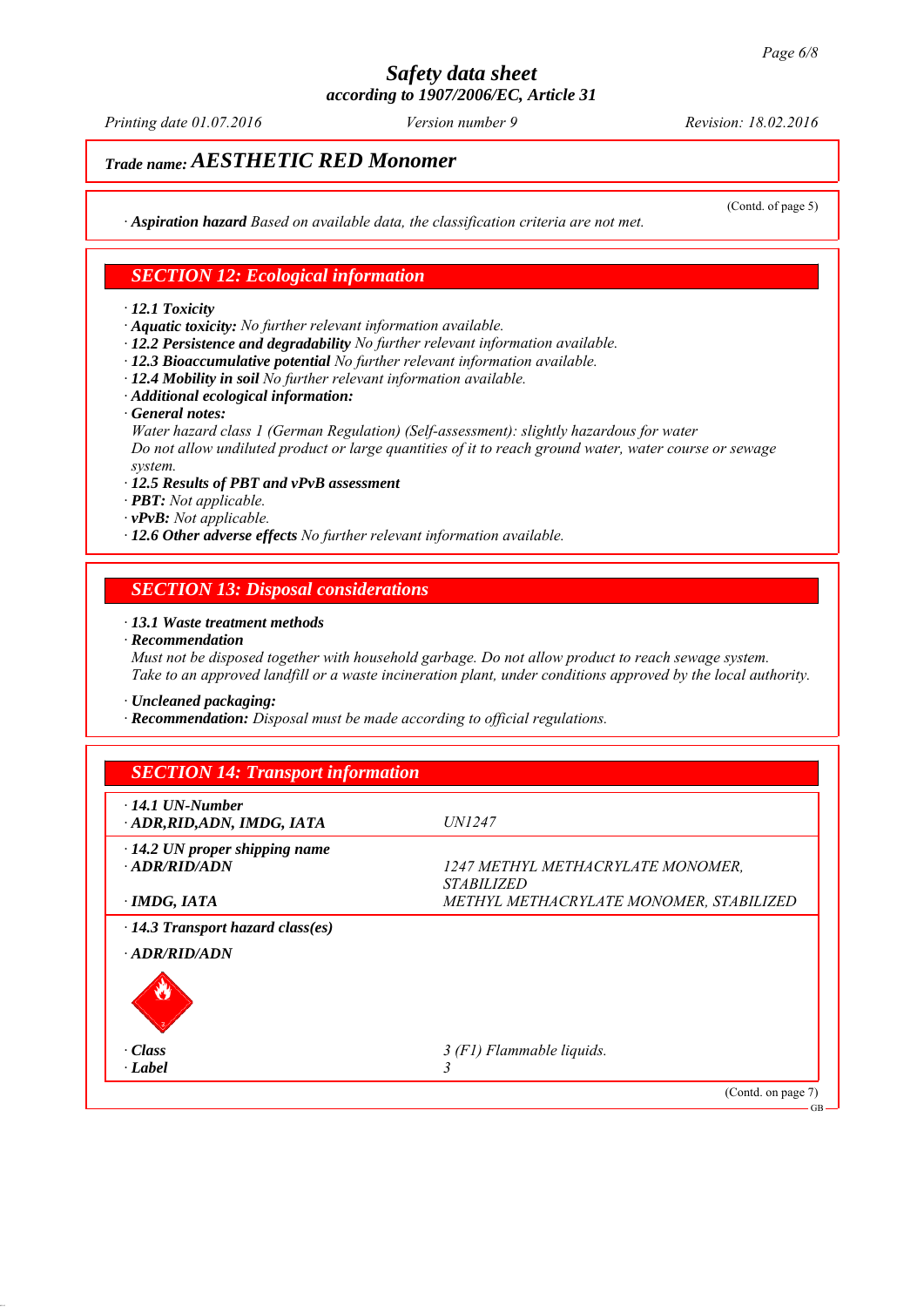*Printing date 01.07.2016 Revision: 18.02.2016 Version number 9*

# *Trade name: AESTHETIC RED Monomer*

|                                                                                           | (Contd. of page 6)                                                                                                     |
|-------------------------------------------------------------------------------------------|------------------------------------------------------------------------------------------------------------------------|
| · IMDG, IATA                                                                              |                                                                                                                        |
|                                                                                           |                                                                                                                        |
| · Class                                                                                   | 3 Flammable liquids.                                                                                                   |
| $\cdot$ <i>Label</i>                                                                      | 3                                                                                                                      |
| 14.4 Packing group<br>ADR, RID, ADN, IMDG, IATA                                           | II                                                                                                                     |
| · 14.5 Environmental hazards:<br>$\cdot$ Marine pollutant:                                | No                                                                                                                     |
| $\cdot$ 14.6 Special precautions for user                                                 | Warning: Flammable liquids.                                                                                            |
| · Danger code (Kemler):                                                                   | 339                                                                                                                    |
| <b>EMS Number:</b>                                                                        | $F-E$ , $S-D$                                                                                                          |
| $\cdot$ 14.7 Transport in bulk according to Annex II of<br><b>Marpol and the IBC Code</b> | Not applicable.                                                                                                        |
| · Transport/Additional information:                                                       |                                                                                                                        |
| · ADR/RID/ADN<br>$\cdot$ Limited quantities (LQ)<br>$\cdot$ Excepted quantities (EQ)      | II.<br>Code: E2<br>Maximum net quantity per inner packaging: 30 ml<br>Maximum net quantity per outer packaging: 500 ml |
| · Transport category                                                                      | $\overline{c}$                                                                                                         |
| · Tunnel restriction code                                                                 | D/E                                                                                                                    |
| · IMDG<br>$\cdot$ Limited quantities (LQ)<br>$\cdot$ Excepted quantities (EQ)             | IL<br>Code: E2<br>Maximum net quantity per inner packaging: 30 ml<br>Maximum net quantity per outer packaging: 500 ml  |
| · UN "Model Regulation":                                                                  | UN1247, METHYL METHACRYLATE MONOMER,<br>STABILIZED, 3, II                                                              |

#### *SECTION 15: Regulatory information*

*∙ 15.1 Safety, health and environmental regulations/legislation specific for the substance or mixture*

*∙ National regulations:*

*∙ Other regulations, limitations and prohibitive regulations*

- *The product is a medical device according to the Directive 93/42/EEC.*
- *∙ 15.2 Chemical safety assessment: A Chemical Safety Assessment has not been carried out.*

#### *SECTION 16: Other information*

*This information is based on our present knowledge. However, this shall not constitute a guarantee for any specific product features and shall not establish a legally valid contractual relationship.*

#### *∙ Relevant phrases*

*H225 Highly flammable liquid and vapour. H315 Causes skin irritation.*

(Contd. on page 8)

GB